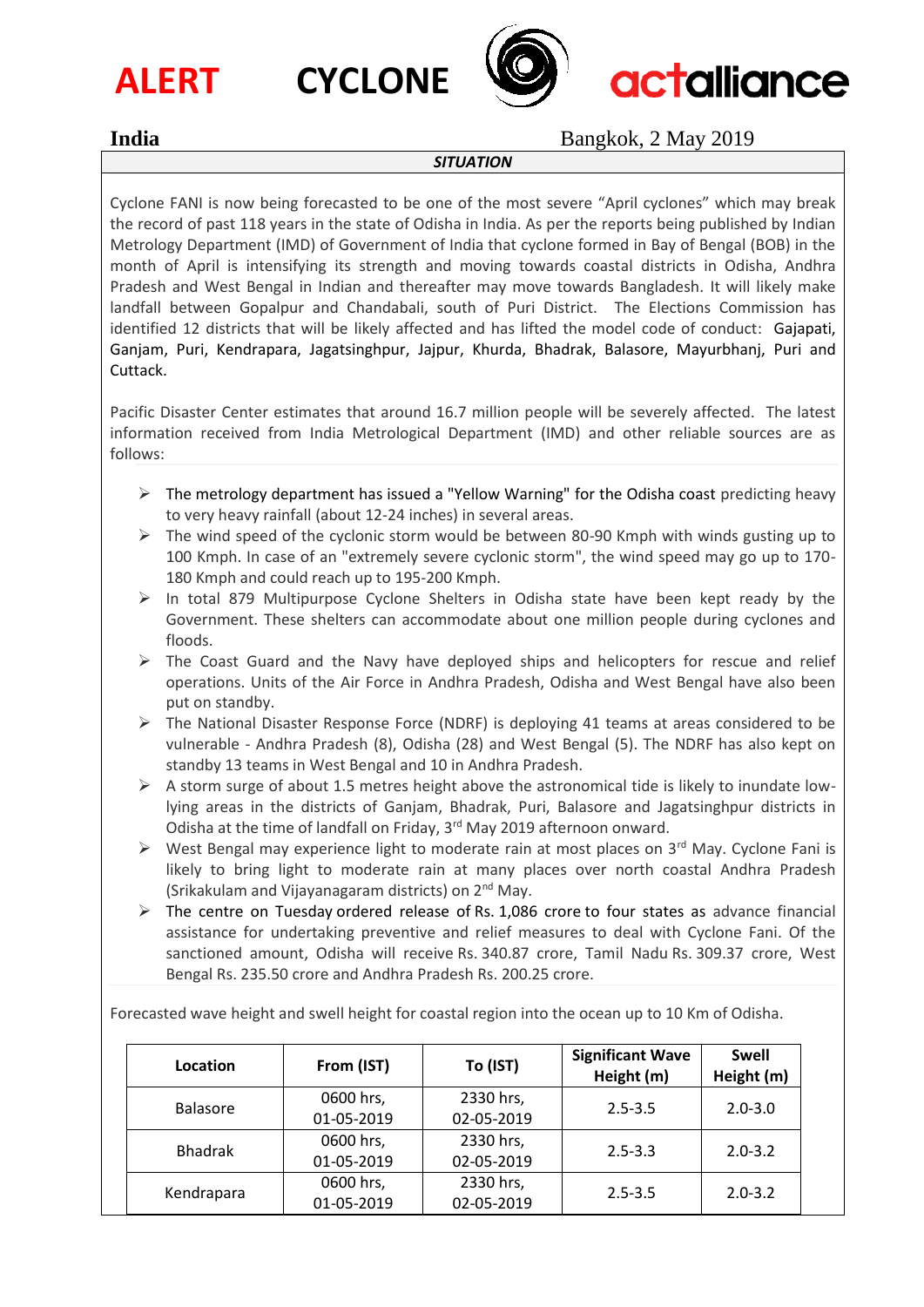# ctalliance

| Jagatsinghpur | 0600 hrs,  | 2330 hrs,  | $3.0 - 4.7$ | $2.5 - 3.5$ |
|---------------|------------|------------|-------------|-------------|
|               | 01-05-2019 | 02-05-2019 |             |             |
| Puri          | 0600 hrs,  | 2330 hrs,  | $3.0 - 6.3$ |             |
|               | 01-05-2019 | 02-05-2019 |             | $2.5 - 5.5$ |
| Ganjam        | 0600 hrs,  | 2330 hrs,  |             | $2.5 - 6.5$ |
|               | 01-05-2019 | 02-05-2019 | $3.0 - 8.7$ |             |

#### *NEEDS*

The cyclone Fani may put several states particularly Odisha, one of the poorer states in India into a state of crisis. The predicted landfall in Odisha will affect the lives and livelihood of many people those are living in risk areas including coastal communities including fisher folk and agricultural farmers. It will cause severe damage to the cash crop grown by marginal and small farmers such as banana cultivation, summer paddy, vegetables, betel nut, beetle vines, etc. It will badly damage the to the old houses and other infrastructure to the large extent. As predicted, due to this severe cyclonic storm, a huge number of livestock will be killed and many trees will be uprooted.

It is expected that food will be needed as well as non-food items. Water systems will be damaged that will cause limited sources for drinking water. Sanitation and hygiene will be affected. Strong winds will also damage houses and other infrastructures where access to health care and protection services will be limited. The exact need would be known after the occurrence of cyclone. The dire situation would be further compounded after the cyclone Fani make landfall where it would make vulnerable to the woman, girls, elderly persons and people with disability. Hence, there would be pressing necessity to provide immediate life-saving assistance to minimize loss of life and to ensure that the needs of the most vulnerable are covered first.

#### *STAKEHOLDERS*

CASA attended the meeting organised on 30<sup>th</sup> April 2019 by the Special Relief Commissioner (SRC) of Government of Odisha to make preparations to address cyclone FANI. The following points were discussed and decisions were taken:

- $\checkmark$  As per the Current projections the FANI will make landfall in Odisha coast on 3rd May noon.
- $\checkmark$  Pregnant women started moving to "Maa Ghara" for safe delivery.
- ✓ District Collectors have already been advised to start evacuation from low lying region to safer places.
- ✓ Priority given to GO-NGO coordination for safe evacuation at the district level.
- ✓ All the Schools in coastal region are ready to provide shelter. All teachers have been advised to stay at their respective headquarters.
- $\checkmark$  Task Force Members are alerted to response quickly after evacuation message is issued.
- $\checkmark$  Stocks of emergency materials anti-snake venom, ORS, IV fluids, bleaching power are being assessed.
- SRC will advise all District Collectors (Administration Head of districts in Odisha) to take immediate steps to make GO-NGO coordination.

The state government has alerted 12 districts that are likely to be affected by it. The district collectors of Gajapati, Ganjam, Puri, Kendrapara, Jagatsinghpur, Jajpur, Khurda, Bhadrak, Balasore, Mayurbhanj, Puri and Cuttack have been asked to take all preparedness to face any eventuality and undertake the evacuation of the people living close to the coast to safer places by  $2^{nd}$  May. Special Relief Commissioner – Mr Bishnupada Sethy said that all the 879 cyclone shelters had been kept ready in view of the intensity of the cyclonic storm to accommodate the people evacuated from the coastal areas.

#### *ACT Alliance*

The ACT Alliance India Forum members such as CASA, LWSIT and UELCI have their presence in one or more states such as Odisha, Andhra Pradesh and West Bengal. The impact is expected to be more to be more in Odisha, CASA and LWSIT have a strong presence in Odisha. Apart from this, minor impacts are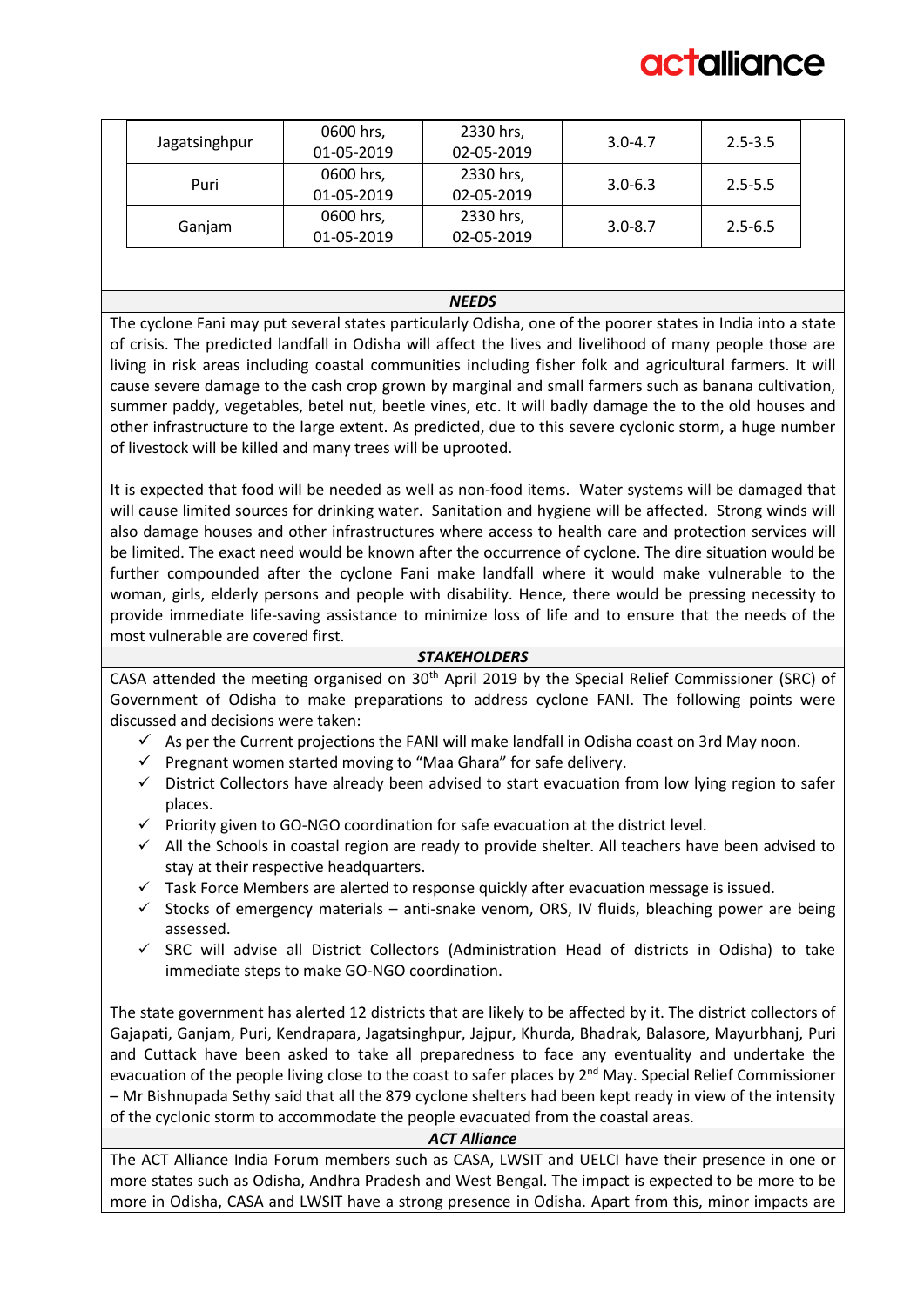envisaged in couple of district of Andhra Pradesh and West Bengal adjoining Odisha. All these members are operational in their respective states for decades and have depth of experience in working with people. The forum members are currently monitoring the situation and would prepare the rapid needs assessment in due course upon landfall of cyclone. In collaboration with relevant stakeholders, the ACT Alliance forum will identify the gaps in terms of immediate relief needs followed recovery and rehabilitation plans in future. Considering the situation and needs, ACT India Forum members will submit either a RRF or Concept Note to respond the cyclone Fani by which it will properly bridge the identified gaps.

| Location        | <b>Partner Organisation of</b><br><b>CASA</b>                       | No of Multi-<br>purpose<br>Cyclone<br><b>Shelters</b> | <b>Disaster</b><br><b>Mitigation</b><br><b>Task Force</b><br>members | <b>Male</b><br><b>Members</b> | Female<br><b>Members</b> |
|-----------------|---------------------------------------------------------------------|-------------------------------------------------------|----------------------------------------------------------------------|-------------------------------|--------------------------|
| <b>Balasore</b> | Alternative Rural<br>Movement (ARM)                                 | 05                                                    | 205                                                                  | 105                           | 100                      |
| <b>Bhadrak</b>  | <b>District Action Group</b><br>(Local Registered<br>Organizations) |                                                       |                                                                      |                               |                          |
| Kendrapara      | <b>District Action Group</b><br>(Local Registered<br>Organizations) | 15                                                    | 125                                                                  | 60                            | 65                       |
| Jagatsinghpur   | Antyo Drusthi                                                       | 13                                                    | 225                                                                  | 125                           | 100                      |
| Puri            | Jageswari Yuba Sangha                                               |                                                       | 210                                                                  | 105                           | 105                      |
| Ganjam          | <b>District Action Group</b><br>(Local Registered<br>Organizations) | 1                                                     |                                                                      |                               |                          |
| <b>Total</b>    |                                                                     | 34                                                    | 765                                                                  | 395                           | 370                      |

# **CASA's presence in the below six districts:**

CASA is also having experience of working with St. John Ambulance and Civil Defence for giving training to Disaster Mitigation Task Force (DMTF) members for Evacuation, Shelter Management, First Aid and Warning past. They will be happy to take part in emergency response on request of CASA in anyone of these districts.

# **Immediate Response Preparedness Plan of CASA**

- ➢ Experienced staffs of CASA have already been mobilized and deployed at the 'ground zero level' (at the places where landfall of FANI has been predicted). Another group of 16 staffs from other parts of country have been asked to be ready to move to affected areas at any time.
- $\triangleright$  We have already placed 10 staffs in Puri and another 10 staffs in Jagatsinghpur districts.
- $\triangleright$  CASA has already mobilized 3 local partners (Registered NGOs) in Puri and 3 local partners in Jagatsinghpur district. They will be engaged in providing immediate relief and do shelter management for next two to seven days, before, during and after landfall of cyclone.
- $\triangleright$  The severity of cyclone will be assessed continuously at the ground level in different districts for further planning of appropriate response by CASA and CASA's partners.
- ➢ CASA will have limited role on rescue operation as the Government is engaging National Disaster Response Force (NDRF) and State Disaster Response Force (SDRF). However, the Disaster Mitigation Task Force (DMTF) Groups promoted by CASA are already engaged in alerting people in Puri and Jagatsinghpur and will joined hands with NDRF/SDRF as and where needed.
- $\triangleright$  CASA has already identified 12 Shelters in Puri and Jagatsinghpur where about 2,000 people will be temporarily shifted during calamity.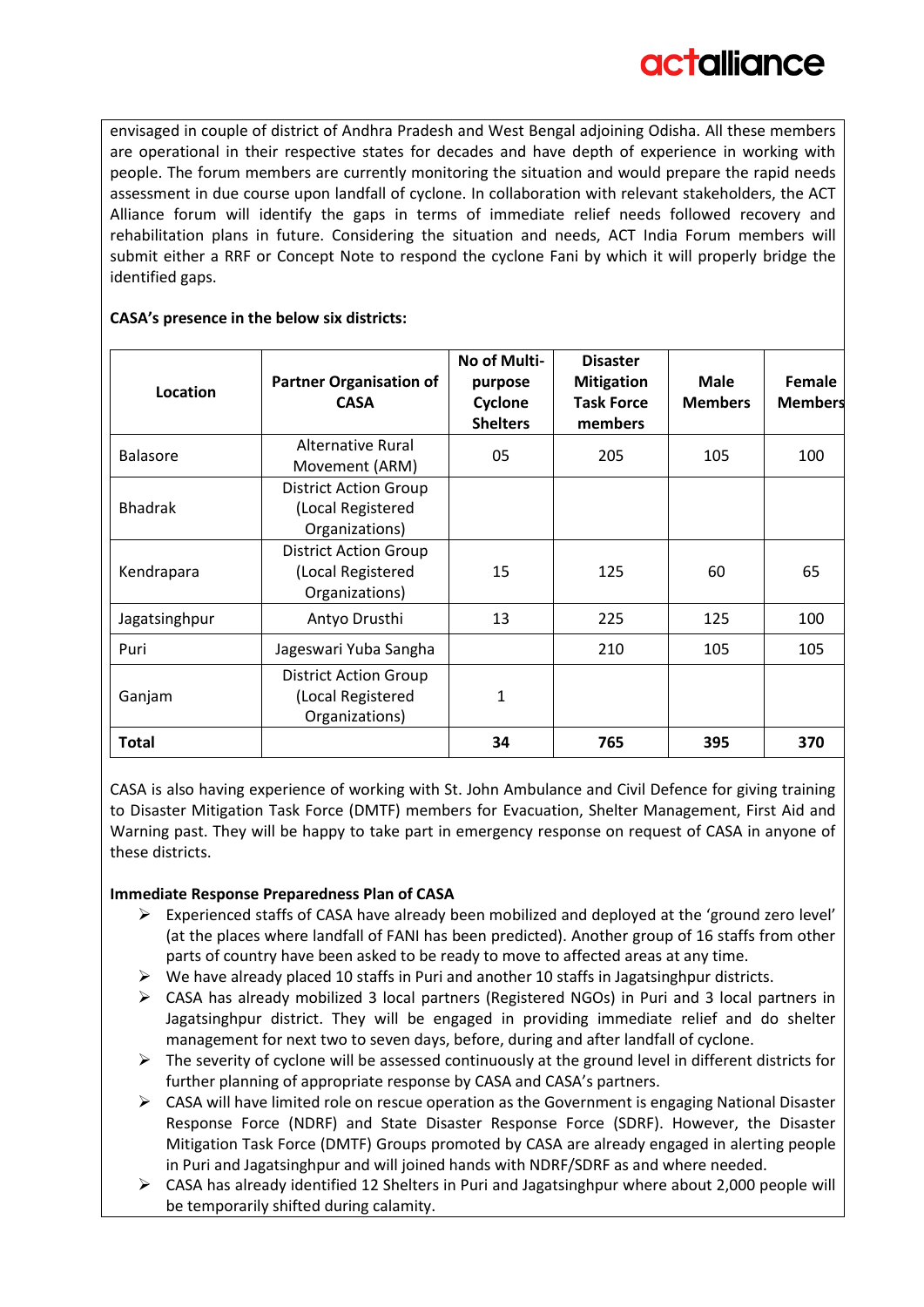$\triangleright$  Arrangements for feeding of people for next three days in above 12 Shelters are already under preparation and initially required amount of INR 10,00,000/- have been released by CASA HQ and made available at our local Office in Odisha.

# **Early Warning and Emergency Preparedness measures taken by LWSIT**

Ever since the information of cyclone Fani declared by IMD, LWSIT spread the message from 30<sup>th</sup> April 2019 with its project units based at different locations in Odisha such as; Kendrapada, Jajpur, Cuttack, Bhubaneswar, Kalahandi, Balangir and Mayurbhanj districts while it spread the messages to CBDMT leaders working in Puri and Ganjam districts of Odisha.

## **Kendrapada District:**

LWSIT has had its presence in Kendrapada district of Odisha where it has formed more than 100 Community Based Disaster Management Team and equipped with knowledge on search, rescue and evacuation. The information related to cyclone Fani has been disseminated with Kendrapada Project Unit of LWSIT, and in turn they have informed to the communities to take adequate prepared measures and watchful to the situation. Most of these CBDMT have been currently engaged in spreading the early warning information as shared by IMD from time to time. LWSIT has also provided DMT kits and emergency preparedness equipment for community kitchen. Several DMT also have their own DMT funds which will be used for the cyclone Fani affected population if situation so arises. Project Staff are agile to the situation and they are now keeping in touch with DMT and SHG leaders.

## **Japur District:**

It is also expected that Jajpur district may be affected by cyclone Fani. Hence, keeping this in mind, LWSIT activated its community-based disaster management team (CBDMT) those are based in Bari, Badachana and other adjacent blocks in Jajpur district. The trained DMT members are actively engaged in early warning information dissemination. They are informing to community people to keep adequate quantity of dry food, candle, matchbox, water, and other essential materials. The members are also keeping in touch with local gram panchayat and district administration for necessary support. Most of the CBDMT have conducted mock drill so that, their learning can be tested well during this cyclone situation.

# **Puri Distict:**

In Puri district, LWSIT had its operation in Astaranga, Kakatpur, Gop, Nimapara, and Konark areas. Looking at the current cyclone Fani situation, LWSIT is sharing the information with more than 120 CBDMT members by which the information has reached to the community people. LWSIT has constructed five multipurpose cyclone shelters where people have been informed to take shelter in from 2<sup>nd</sup> May onwards. In each of the cyclone shelter, more than 2,000 persons can take shelter, hence a total of 10,000 people can come and take shelter before and during the occurrence of cyclone. The CBDMTs are advices to take care of elderly persons, pregnant women and persons with disability to be shifted first to the shelter.

# **Ganjam District:**

In Ganjam district, the CBDMTs formed by LWSIT have proved their level of efficiency during cyclone Phailin in 2013 and most of the members are active. They are monitoring the cyclone. Since Chatrapur, Ganjam and Rangeilunda blocks are very close to sea, people from the communities in these blocks have shifted to the pucca building and cyclone shelters to reduce the further risks and vulnerabilities.

# **Bhubaneswar and Cuttack Municipalities:**

Information related to cyclone Fani shared with LWSIT's operational communities in Bhubaneswar and Cuttack Municipalities in terms to necessary preparedness measure to be taken soon as it will landfall on 3<sup>rd</sup> May. There are strong Women and Youth groups have presence to whom LWSIT has provide